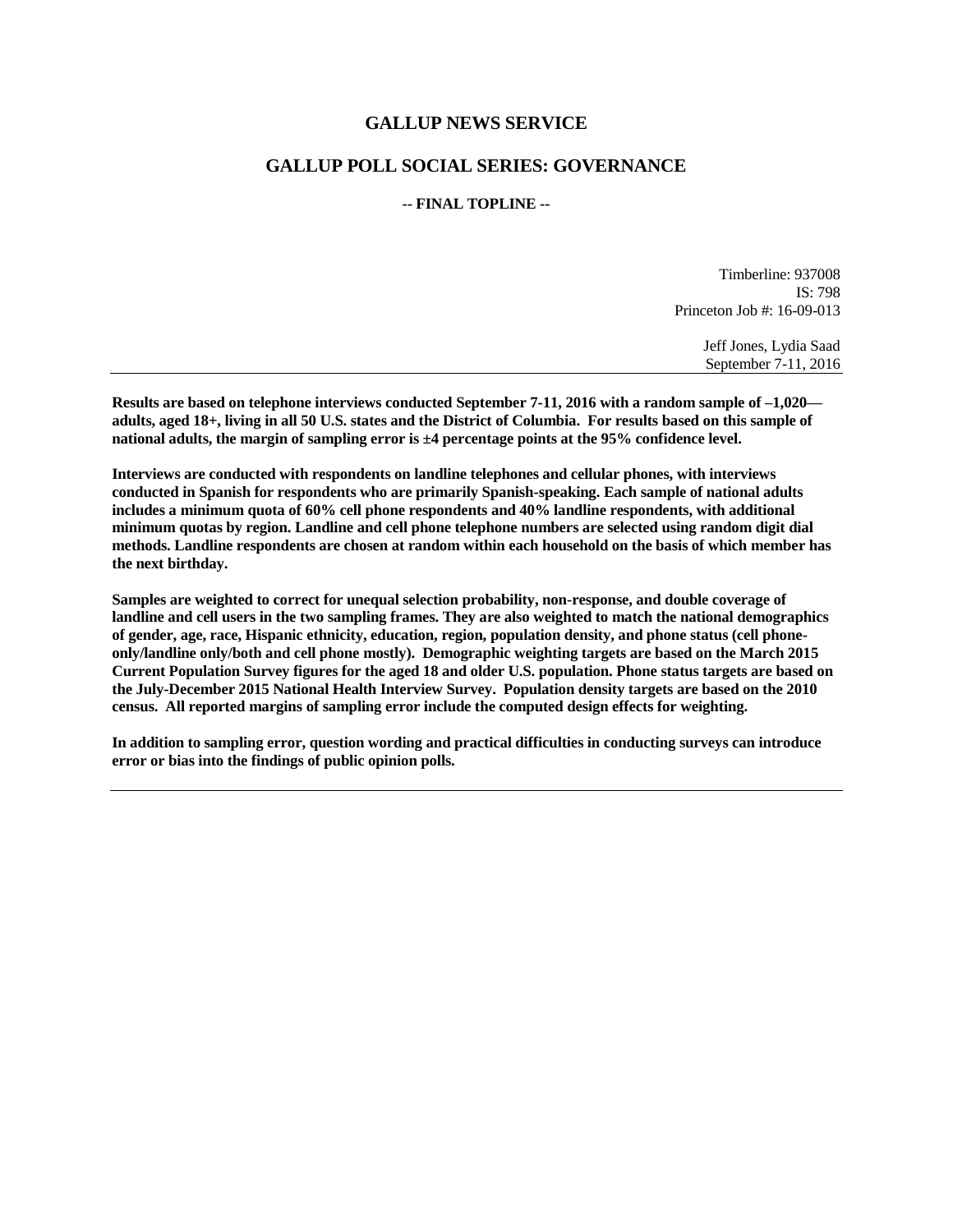18. Looking ahead for the next few years, which political party do you think will do a better job of protecting the country from international terrorism and military threats -- [ROTATED: the Republican Party or the Democratic Party]?

|                   | Republican | Democratic | No difference (vol.)/<br>No opinion |
|-------------------|------------|------------|-------------------------------------|
| 2016 Sep 7-11     | 47         | 40         | 13                                  |
| 2015 Sep 9-13     | 52         | 36         | 11                                  |
| 2014 Sep 4-7      | 55         | 32         | 13                                  |
| 2013 Sep 5-8      | 45         | 39         | 16                                  |
| 2012 Sep 6-9      | 45         | 45         | 10                                  |
| 2011 Sep 8-11     | 49         | 38         | 13                                  |
| 2010 Sep 13-16    | 51         | 38         | 12                                  |
| 2009 Aug 31-Sep 2 | 49         | 42         | 10                                  |
| 2008 Sep 8-11     | 49         | 42         | 9                                   |
| 2007 Sep 14-16    | 42         | 47         | 11                                  |
| 2006 Sep 7-10     | 44         | 42         | 13                                  |
| 2005 Sep 12-15    | 48         | 37         | 15                                  |
| 2003 Sep 8-10     | 51         | 36         | 13                                  |
| 2002 Sep 5-8      | 50         | 31         | 19                                  |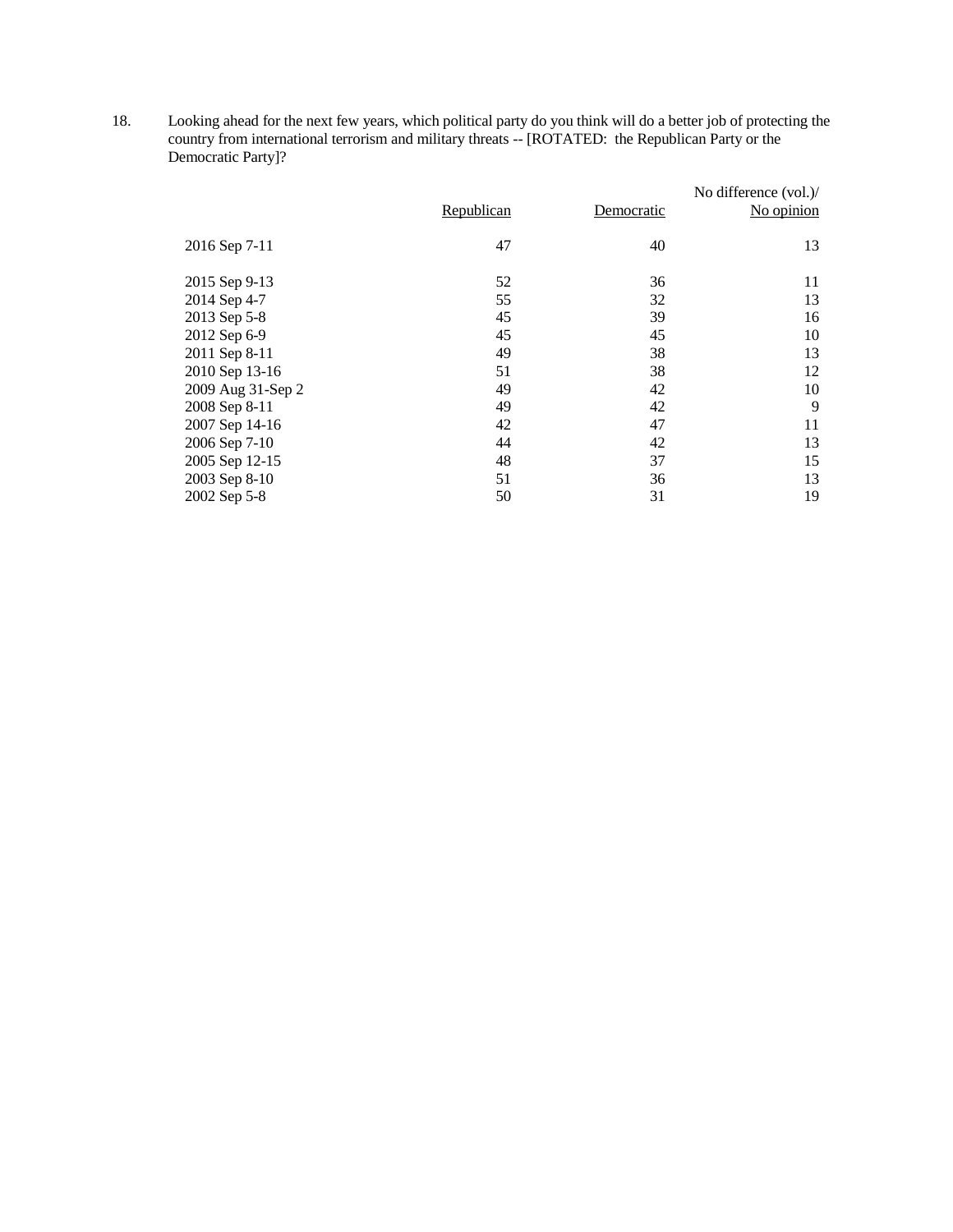19. Looking ahead for the next few years, which political party do you think will do a better job of keeping the country prosperous -- [ROTATED: the Republican Party or the Democratic Party]?

| lican<br>no opinion<br>lican<br>no opinion<br>crat<br>crat<br>43<br>11<br>1987 Jan 16-19<br>38<br>37<br>2016 Sep 7-11<br>46<br>25<br>51<br>33<br>1986 Mar 7-10<br>16<br>35<br>11<br>44<br>21<br>46<br>44<br>1985 Jun 7-10<br>2015 Sep 9-13<br>32<br>49<br>40<br>11<br>48<br>20<br>1985 Mar 8-11<br>2014 Sep 4-7<br>33<br>43<br>42<br>14<br>49<br>18<br>2013 Sep 5-8<br>1984 Sep 7-10<br>51<br>$\tau$<br>36<br>24<br>42<br>48<br>2012 Sep 6-9<br>1984 Aug 10-13<br>39<br>13<br>44<br>36<br>$20\,$<br>2011 Sep 8-11<br>48<br>1984 Apr 6-9<br>48<br>40<br>12<br>33<br>40<br>27<br>1983 Sep 6-9<br>2010 Sep 13-16<br>39<br>50<br>11<br>34<br>43<br>23<br>2009 Aug 31-Sep 2<br>1982 Oct 15-18<br>39<br>52<br>9<br>33<br>43<br>24<br>2008 Sep 8-11<br>1982 Jun 25-28<br>34<br>54<br>32<br>42<br>12<br>26<br>2007 Sep 14-16<br>1982 Feb 5-8<br>53<br>31<br>36<br>11<br>1981 Oct 2-5<br>41<br>28<br>2006 Sep 7-10<br>13<br>28<br>31<br>41<br>46<br>41<br>2005 Sep 12-15<br>1981 Apr 10-13<br>42<br>12<br>35<br>36<br>29<br>46<br>2003 Sep 8-10<br>1980 Oct 10-13<br>42<br>42<br>16<br>35<br>36<br>29<br>2002 Sep 5-8<br>1980 Sep 12-15<br>37<br>41<br>45<br>14<br>31<br>32<br>1980 Jun 27-30<br>2001 Sep 7-10<br>27<br>38<br>35<br>40<br>47<br>13<br>1978 Oct 27-30<br>2000 Oct 6-9<br>46<br>9<br>26<br>40<br>34<br>45<br>1999 Oct 8-10<br>1978 Jul 21-24<br>35<br>37<br>17<br>23<br>42<br>1998 Oct 29-Nov 1<br>46<br>1978 Mar 3-6<br>42<br>15<br>23<br>42<br>35<br>43<br>1998 Apr 17-19<br>1978 Mar 3-6<br>42<br>44<br>23<br>47<br>14<br>30<br>1997 Oct 27-29<br>1976 Aug 27-30<br>41<br>42<br>17<br>17<br>47<br>36<br>1996 Jul 25-28<br>1974 Sep 27-30<br>48<br>38<br>38<br>14<br>33<br>29<br>1994 Sep 23-25<br>1972 Oct 13-16<br>22<br>27<br>42<br>36<br>38<br>35<br>1972 Sep 22-25<br>1994 Aug 15-16<br>23<br>39<br>41<br>36<br>33<br>28<br>1994 Aug 8-9<br>1972 Aug 4-7<br>42<br>18<br>25<br>44<br>31<br>40<br>1994 May 20-22<br>1972 Apr 21-24<br>39<br>25<br>21<br>46<br>33<br>36<br>1971 Aug 27-30<br>1993 Aug 8-10<br>38<br>46<br>16<br>22<br>46<br>32<br>1971 Jul 15-18<br>1993 Mar 22-24<br>37<br>45<br>18<br>26<br>40<br>34<br>1992 Oct 23-25<br>1970 Aug 25-Sep 1<br>39<br>13<br>29<br>44<br>27<br>1992 Sep 11-15<br>48<br>1970 Jun 18-23<br>37<br>32<br>53<br>15<br>34<br>29<br>1992 Jul 17-18<br>1968 Oct 17-22<br>42<br>38<br>20<br>32<br>34<br>34<br>1992 Jul 6-8<br>1968 Sep 1-6<br>43<br>30<br>29<br>42<br>15<br>1967 Jun 2-7<br>41<br>1992 Mar 20-22<br>41<br>43<br>39<br>37<br>1992 Feb 6-9<br>16<br>1966 Oct 1-6<br>24<br>35<br>49<br>32<br>19<br>24<br>41<br>1991 Jul 18-21<br>1966 Sep 8-13<br>1991 Oct 24-27<br>44<br>41<br>1966 Jun 16-21<br>26<br>38<br>15<br>36<br>31<br>23<br>19<br>48<br>33<br>1991 Mar 21-24<br>46<br>1965 Dec 21-Jan 5<br>45<br>30<br>25<br>18<br>1990 Aug 9-12<br>1965 Oct 8-13<br>46<br>36<br>35<br>37<br>28<br>18<br>52<br>30<br>1990 Oct 25-28<br>1965 May 13-18<br>51<br>51<br>30<br>19<br>16<br>33<br>1989 Jul 18-21<br>1965 Feb 19-24<br>52<br>34<br>53<br>14<br>1964 Oct 8-13<br>21<br>26<br>1988 Sep 9-11<br>39<br>20<br>52<br>41<br>1964 Sep 18-23<br>19<br>29<br>1988 May 13-15<br>42<br>35<br>23<br>18<br>59<br>23<br>1988 Jan 22-24<br>1964 Aug 27-Sep 1<br>41<br>38<br>21<br>21<br>54<br>25<br>1987 Dec 4-6<br>1964 Aug 6-11<br>40<br>33<br>27<br>20<br>48<br>32<br>1987 Oct 23-26<br>1964 Jan 30-Feb 5 |                | Repub- | Demo- | No<br>difference/ | Repub- | Demo- | No<br>difference/ |
|---------------------------------------------------------------------------------------------------------------------------------------------------------------------------------------------------------------------------------------------------------------------------------------------------------------------------------------------------------------------------------------------------------------------------------------------------------------------------------------------------------------------------------------------------------------------------------------------------------------------------------------------------------------------------------------------------------------------------------------------------------------------------------------------------------------------------------------------------------------------------------------------------------------------------------------------------------------------------------------------------------------------------------------------------------------------------------------------------------------------------------------------------------------------------------------------------------------------------------------------------------------------------------------------------------------------------------------------------------------------------------------------------------------------------------------------------------------------------------------------------------------------------------------------------------------------------------------------------------------------------------------------------------------------------------------------------------------------------------------------------------------------------------------------------------------------------------------------------------------------------------------------------------------------------------------------------------------------------------------------------------------------------------------------------------------------------------------------------------------------------------------------------------------------------------------------------------------------------------------------------------------------------------------------------------------------------------------------------------------------------------------------------------------------------------------------------------------------------------------------------------------------------------------------------------------------------------------------------------------------------------------------------------------------------------------------------------------------------------------------------------------------------------------------------------------------------------------------------------------------------------------------------------------------------------------------------------------------------------------------------------------------------------------------------------------------------------------------------------------------------------------------------------------------------------------------------------------------------------------------------------------------------------------------------------------------------------------------------------------|----------------|--------|-------|-------------------|--------|-------|-------------------|
|                                                                                                                                                                                                                                                                                                                                                                                                                                                                                                                                                                                                                                                                                                                                                                                                                                                                                                                                                                                                                                                                                                                                                                                                                                                                                                                                                                                                                                                                                                                                                                                                                                                                                                                                                                                                                                                                                                                                                                                                                                                                                                                                                                                                                                                                                                                                                                                                                                                                                                                                                                                                                                                                                                                                                                                                                                                                                                                                                                                                                                                                                                                                                                                                                                                                                                                                                               |                |        |       |                   |        |       |                   |
|                                                                                                                                                                                                                                                                                                                                                                                                                                                                                                                                                                                                                                                                                                                                                                                                                                                                                                                                                                                                                                                                                                                                                                                                                                                                                                                                                                                                                                                                                                                                                                                                                                                                                                                                                                                                                                                                                                                                                                                                                                                                                                                                                                                                                                                                                                                                                                                                                                                                                                                                                                                                                                                                                                                                                                                                                                                                                                                                                                                                                                                                                                                                                                                                                                                                                                                                                               |                |        |       |                   |        |       |                   |
|                                                                                                                                                                                                                                                                                                                                                                                                                                                                                                                                                                                                                                                                                                                                                                                                                                                                                                                                                                                                                                                                                                                                                                                                                                                                                                                                                                                                                                                                                                                                                                                                                                                                                                                                                                                                                                                                                                                                                                                                                                                                                                                                                                                                                                                                                                                                                                                                                                                                                                                                                                                                                                                                                                                                                                                                                                                                                                                                                                                                                                                                                                                                                                                                                                                                                                                                                               |                |        |       |                   |        |       |                   |
|                                                                                                                                                                                                                                                                                                                                                                                                                                                                                                                                                                                                                                                                                                                                                                                                                                                                                                                                                                                                                                                                                                                                                                                                                                                                                                                                                                                                                                                                                                                                                                                                                                                                                                                                                                                                                                                                                                                                                                                                                                                                                                                                                                                                                                                                                                                                                                                                                                                                                                                                                                                                                                                                                                                                                                                                                                                                                                                                                                                                                                                                                                                                                                                                                                                                                                                                                               |                |        |       |                   |        |       |                   |
|                                                                                                                                                                                                                                                                                                                                                                                                                                                                                                                                                                                                                                                                                                                                                                                                                                                                                                                                                                                                                                                                                                                                                                                                                                                                                                                                                                                                                                                                                                                                                                                                                                                                                                                                                                                                                                                                                                                                                                                                                                                                                                                                                                                                                                                                                                                                                                                                                                                                                                                                                                                                                                                                                                                                                                                                                                                                                                                                                                                                                                                                                                                                                                                                                                                                                                                                                               |                |        |       |                   |        |       |                   |
|                                                                                                                                                                                                                                                                                                                                                                                                                                                                                                                                                                                                                                                                                                                                                                                                                                                                                                                                                                                                                                                                                                                                                                                                                                                                                                                                                                                                                                                                                                                                                                                                                                                                                                                                                                                                                                                                                                                                                                                                                                                                                                                                                                                                                                                                                                                                                                                                                                                                                                                                                                                                                                                                                                                                                                                                                                                                                                                                                                                                                                                                                                                                                                                                                                                                                                                                                               |                |        |       |                   |        |       |                   |
|                                                                                                                                                                                                                                                                                                                                                                                                                                                                                                                                                                                                                                                                                                                                                                                                                                                                                                                                                                                                                                                                                                                                                                                                                                                                                                                                                                                                                                                                                                                                                                                                                                                                                                                                                                                                                                                                                                                                                                                                                                                                                                                                                                                                                                                                                                                                                                                                                                                                                                                                                                                                                                                                                                                                                                                                                                                                                                                                                                                                                                                                                                                                                                                                                                                                                                                                                               |                |        |       |                   |        |       |                   |
|                                                                                                                                                                                                                                                                                                                                                                                                                                                                                                                                                                                                                                                                                                                                                                                                                                                                                                                                                                                                                                                                                                                                                                                                                                                                                                                                                                                                                                                                                                                                                                                                                                                                                                                                                                                                                                                                                                                                                                                                                                                                                                                                                                                                                                                                                                                                                                                                                                                                                                                                                                                                                                                                                                                                                                                                                                                                                                                                                                                                                                                                                                                                                                                                                                                                                                                                                               |                |        |       |                   |        |       |                   |
|                                                                                                                                                                                                                                                                                                                                                                                                                                                                                                                                                                                                                                                                                                                                                                                                                                                                                                                                                                                                                                                                                                                                                                                                                                                                                                                                                                                                                                                                                                                                                                                                                                                                                                                                                                                                                                                                                                                                                                                                                                                                                                                                                                                                                                                                                                                                                                                                                                                                                                                                                                                                                                                                                                                                                                                                                                                                                                                                                                                                                                                                                                                                                                                                                                                                                                                                                               |                |        |       |                   |        |       |                   |
|                                                                                                                                                                                                                                                                                                                                                                                                                                                                                                                                                                                                                                                                                                                                                                                                                                                                                                                                                                                                                                                                                                                                                                                                                                                                                                                                                                                                                                                                                                                                                                                                                                                                                                                                                                                                                                                                                                                                                                                                                                                                                                                                                                                                                                                                                                                                                                                                                                                                                                                                                                                                                                                                                                                                                                                                                                                                                                                                                                                                                                                                                                                                                                                                                                                                                                                                                               |                |        |       |                   |        |       |                   |
|                                                                                                                                                                                                                                                                                                                                                                                                                                                                                                                                                                                                                                                                                                                                                                                                                                                                                                                                                                                                                                                                                                                                                                                                                                                                                                                                                                                                                                                                                                                                                                                                                                                                                                                                                                                                                                                                                                                                                                                                                                                                                                                                                                                                                                                                                                                                                                                                                                                                                                                                                                                                                                                                                                                                                                                                                                                                                                                                                                                                                                                                                                                                                                                                                                                                                                                                                               |                |        |       |                   |        |       |                   |
|                                                                                                                                                                                                                                                                                                                                                                                                                                                                                                                                                                                                                                                                                                                                                                                                                                                                                                                                                                                                                                                                                                                                                                                                                                                                                                                                                                                                                                                                                                                                                                                                                                                                                                                                                                                                                                                                                                                                                                                                                                                                                                                                                                                                                                                                                                                                                                                                                                                                                                                                                                                                                                                                                                                                                                                                                                                                                                                                                                                                                                                                                                                                                                                                                                                                                                                                                               |                |        |       |                   |        |       |                   |
|                                                                                                                                                                                                                                                                                                                                                                                                                                                                                                                                                                                                                                                                                                                                                                                                                                                                                                                                                                                                                                                                                                                                                                                                                                                                                                                                                                                                                                                                                                                                                                                                                                                                                                                                                                                                                                                                                                                                                                                                                                                                                                                                                                                                                                                                                                                                                                                                                                                                                                                                                                                                                                                                                                                                                                                                                                                                                                                                                                                                                                                                                                                                                                                                                                                                                                                                                               |                |        |       |                   |        |       |                   |
|                                                                                                                                                                                                                                                                                                                                                                                                                                                                                                                                                                                                                                                                                                                                                                                                                                                                                                                                                                                                                                                                                                                                                                                                                                                                                                                                                                                                                                                                                                                                                                                                                                                                                                                                                                                                                                                                                                                                                                                                                                                                                                                                                                                                                                                                                                                                                                                                                                                                                                                                                                                                                                                                                                                                                                                                                                                                                                                                                                                                                                                                                                                                                                                                                                                                                                                                                               |                |        |       |                   |        |       |                   |
|                                                                                                                                                                                                                                                                                                                                                                                                                                                                                                                                                                                                                                                                                                                                                                                                                                                                                                                                                                                                                                                                                                                                                                                                                                                                                                                                                                                                                                                                                                                                                                                                                                                                                                                                                                                                                                                                                                                                                                                                                                                                                                                                                                                                                                                                                                                                                                                                                                                                                                                                                                                                                                                                                                                                                                                                                                                                                                                                                                                                                                                                                                                                                                                                                                                                                                                                                               |                |        |       |                   |        |       |                   |
|                                                                                                                                                                                                                                                                                                                                                                                                                                                                                                                                                                                                                                                                                                                                                                                                                                                                                                                                                                                                                                                                                                                                                                                                                                                                                                                                                                                                                                                                                                                                                                                                                                                                                                                                                                                                                                                                                                                                                                                                                                                                                                                                                                                                                                                                                                                                                                                                                                                                                                                                                                                                                                                                                                                                                                                                                                                                                                                                                                                                                                                                                                                                                                                                                                                                                                                                                               |                |        |       |                   |        |       |                   |
|                                                                                                                                                                                                                                                                                                                                                                                                                                                                                                                                                                                                                                                                                                                                                                                                                                                                                                                                                                                                                                                                                                                                                                                                                                                                                                                                                                                                                                                                                                                                                                                                                                                                                                                                                                                                                                                                                                                                                                                                                                                                                                                                                                                                                                                                                                                                                                                                                                                                                                                                                                                                                                                                                                                                                                                                                                                                                                                                                                                                                                                                                                                                                                                                                                                                                                                                                               |                |        |       |                   |        |       |                   |
|                                                                                                                                                                                                                                                                                                                                                                                                                                                                                                                                                                                                                                                                                                                                                                                                                                                                                                                                                                                                                                                                                                                                                                                                                                                                                                                                                                                                                                                                                                                                                                                                                                                                                                                                                                                                                                                                                                                                                                                                                                                                                                                                                                                                                                                                                                                                                                                                                                                                                                                                                                                                                                                                                                                                                                                                                                                                                                                                                                                                                                                                                                                                                                                                                                                                                                                                                               |                |        |       |                   |        |       |                   |
|                                                                                                                                                                                                                                                                                                                                                                                                                                                                                                                                                                                                                                                                                                                                                                                                                                                                                                                                                                                                                                                                                                                                                                                                                                                                                                                                                                                                                                                                                                                                                                                                                                                                                                                                                                                                                                                                                                                                                                                                                                                                                                                                                                                                                                                                                                                                                                                                                                                                                                                                                                                                                                                                                                                                                                                                                                                                                                                                                                                                                                                                                                                                                                                                                                                                                                                                                               |                |        |       |                   |        |       |                   |
|                                                                                                                                                                                                                                                                                                                                                                                                                                                                                                                                                                                                                                                                                                                                                                                                                                                                                                                                                                                                                                                                                                                                                                                                                                                                                                                                                                                                                                                                                                                                                                                                                                                                                                                                                                                                                                                                                                                                                                                                                                                                                                                                                                                                                                                                                                                                                                                                                                                                                                                                                                                                                                                                                                                                                                                                                                                                                                                                                                                                                                                                                                                                                                                                                                                                                                                                                               |                |        |       |                   |        |       |                   |
|                                                                                                                                                                                                                                                                                                                                                                                                                                                                                                                                                                                                                                                                                                                                                                                                                                                                                                                                                                                                                                                                                                                                                                                                                                                                                                                                                                                                                                                                                                                                                                                                                                                                                                                                                                                                                                                                                                                                                                                                                                                                                                                                                                                                                                                                                                                                                                                                                                                                                                                                                                                                                                                                                                                                                                                                                                                                                                                                                                                                                                                                                                                                                                                                                                                                                                                                                               |                |        |       |                   |        |       |                   |
|                                                                                                                                                                                                                                                                                                                                                                                                                                                                                                                                                                                                                                                                                                                                                                                                                                                                                                                                                                                                                                                                                                                                                                                                                                                                                                                                                                                                                                                                                                                                                                                                                                                                                                                                                                                                                                                                                                                                                                                                                                                                                                                                                                                                                                                                                                                                                                                                                                                                                                                                                                                                                                                                                                                                                                                                                                                                                                                                                                                                                                                                                                                                                                                                                                                                                                                                                               |                |        |       |                   |        |       |                   |
|                                                                                                                                                                                                                                                                                                                                                                                                                                                                                                                                                                                                                                                                                                                                                                                                                                                                                                                                                                                                                                                                                                                                                                                                                                                                                                                                                                                                                                                                                                                                                                                                                                                                                                                                                                                                                                                                                                                                                                                                                                                                                                                                                                                                                                                                                                                                                                                                                                                                                                                                                                                                                                                                                                                                                                                                                                                                                                                                                                                                                                                                                                                                                                                                                                                                                                                                                               |                |        |       |                   |        |       |                   |
|                                                                                                                                                                                                                                                                                                                                                                                                                                                                                                                                                                                                                                                                                                                                                                                                                                                                                                                                                                                                                                                                                                                                                                                                                                                                                                                                                                                                                                                                                                                                                                                                                                                                                                                                                                                                                                                                                                                                                                                                                                                                                                                                                                                                                                                                                                                                                                                                                                                                                                                                                                                                                                                                                                                                                                                                                                                                                                                                                                                                                                                                                                                                                                                                                                                                                                                                                               |                |        |       |                   |        |       |                   |
|                                                                                                                                                                                                                                                                                                                                                                                                                                                                                                                                                                                                                                                                                                                                                                                                                                                                                                                                                                                                                                                                                                                                                                                                                                                                                                                                                                                                                                                                                                                                                                                                                                                                                                                                                                                                                                                                                                                                                                                                                                                                                                                                                                                                                                                                                                                                                                                                                                                                                                                                                                                                                                                                                                                                                                                                                                                                                                                                                                                                                                                                                                                                                                                                                                                                                                                                                               |                |        |       |                   |        |       |                   |
|                                                                                                                                                                                                                                                                                                                                                                                                                                                                                                                                                                                                                                                                                                                                                                                                                                                                                                                                                                                                                                                                                                                                                                                                                                                                                                                                                                                                                                                                                                                                                                                                                                                                                                                                                                                                                                                                                                                                                                                                                                                                                                                                                                                                                                                                                                                                                                                                                                                                                                                                                                                                                                                                                                                                                                                                                                                                                                                                                                                                                                                                                                                                                                                                                                                                                                                                                               |                |        |       |                   |        |       |                   |
|                                                                                                                                                                                                                                                                                                                                                                                                                                                                                                                                                                                                                                                                                                                                                                                                                                                                                                                                                                                                                                                                                                                                                                                                                                                                                                                                                                                                                                                                                                                                                                                                                                                                                                                                                                                                                                                                                                                                                                                                                                                                                                                                                                                                                                                                                                                                                                                                                                                                                                                                                                                                                                                                                                                                                                                                                                                                                                                                                                                                                                                                                                                                                                                                                                                                                                                                                               |                |        |       |                   |        |       |                   |
|                                                                                                                                                                                                                                                                                                                                                                                                                                                                                                                                                                                                                                                                                                                                                                                                                                                                                                                                                                                                                                                                                                                                                                                                                                                                                                                                                                                                                                                                                                                                                                                                                                                                                                                                                                                                                                                                                                                                                                                                                                                                                                                                                                                                                                                                                                                                                                                                                                                                                                                                                                                                                                                                                                                                                                                                                                                                                                                                                                                                                                                                                                                                                                                                                                                                                                                                                               |                |        |       |                   |        |       |                   |
|                                                                                                                                                                                                                                                                                                                                                                                                                                                                                                                                                                                                                                                                                                                                                                                                                                                                                                                                                                                                                                                                                                                                                                                                                                                                                                                                                                                                                                                                                                                                                                                                                                                                                                                                                                                                                                                                                                                                                                                                                                                                                                                                                                                                                                                                                                                                                                                                                                                                                                                                                                                                                                                                                                                                                                                                                                                                                                                                                                                                                                                                                                                                                                                                                                                                                                                                                               |                |        |       |                   |        |       |                   |
|                                                                                                                                                                                                                                                                                                                                                                                                                                                                                                                                                                                                                                                                                                                                                                                                                                                                                                                                                                                                                                                                                                                                                                                                                                                                                                                                                                                                                                                                                                                                                                                                                                                                                                                                                                                                                                                                                                                                                                                                                                                                                                                                                                                                                                                                                                                                                                                                                                                                                                                                                                                                                                                                                                                                                                                                                                                                                                                                                                                                                                                                                                                                                                                                                                                                                                                                                               |                |        |       |                   |        |       |                   |
|                                                                                                                                                                                                                                                                                                                                                                                                                                                                                                                                                                                                                                                                                                                                                                                                                                                                                                                                                                                                                                                                                                                                                                                                                                                                                                                                                                                                                                                                                                                                                                                                                                                                                                                                                                                                                                                                                                                                                                                                                                                                                                                                                                                                                                                                                                                                                                                                                                                                                                                                                                                                                                                                                                                                                                                                                                                                                                                                                                                                                                                                                                                                                                                                                                                                                                                                                               |                |        |       |                   |        |       |                   |
|                                                                                                                                                                                                                                                                                                                                                                                                                                                                                                                                                                                                                                                                                                                                                                                                                                                                                                                                                                                                                                                                                                                                                                                                                                                                                                                                                                                                                                                                                                                                                                                                                                                                                                                                                                                                                                                                                                                                                                                                                                                                                                                                                                                                                                                                                                                                                                                                                                                                                                                                                                                                                                                                                                                                                                                                                                                                                                                                                                                                                                                                                                                                                                                                                                                                                                                                                               |                |        |       |                   |        |       |                   |
|                                                                                                                                                                                                                                                                                                                                                                                                                                                                                                                                                                                                                                                                                                                                                                                                                                                                                                                                                                                                                                                                                                                                                                                                                                                                                                                                                                                                                                                                                                                                                                                                                                                                                                                                                                                                                                                                                                                                                                                                                                                                                                                                                                                                                                                                                                                                                                                                                                                                                                                                                                                                                                                                                                                                                                                                                                                                                                                                                                                                                                                                                                                                                                                                                                                                                                                                                               |                |        |       |                   |        |       |                   |
|                                                                                                                                                                                                                                                                                                                                                                                                                                                                                                                                                                                                                                                                                                                                                                                                                                                                                                                                                                                                                                                                                                                                                                                                                                                                                                                                                                                                                                                                                                                                                                                                                                                                                                                                                                                                                                                                                                                                                                                                                                                                                                                                                                                                                                                                                                                                                                                                                                                                                                                                                                                                                                                                                                                                                                                                                                                                                                                                                                                                                                                                                                                                                                                                                                                                                                                                                               |                |        |       |                   |        |       |                   |
|                                                                                                                                                                                                                                                                                                                                                                                                                                                                                                                                                                                                                                                                                                                                                                                                                                                                                                                                                                                                                                                                                                                                                                                                                                                                                                                                                                                                                                                                                                                                                                                                                                                                                                                                                                                                                                                                                                                                                                                                                                                                                                                                                                                                                                                                                                                                                                                                                                                                                                                                                                                                                                                                                                                                                                                                                                                                                                                                                                                                                                                                                                                                                                                                                                                                                                                                                               |                |        |       |                   |        |       |                   |
|                                                                                                                                                                                                                                                                                                                                                                                                                                                                                                                                                                                                                                                                                                                                                                                                                                                                                                                                                                                                                                                                                                                                                                                                                                                                                                                                                                                                                                                                                                                                                                                                                                                                                                                                                                                                                                                                                                                                                                                                                                                                                                                                                                                                                                                                                                                                                                                                                                                                                                                                                                                                                                                                                                                                                                                                                                                                                                                                                                                                                                                                                                                                                                                                                                                                                                                                                               |                |        |       |                   |        |       |                   |
|                                                                                                                                                                                                                                                                                                                                                                                                                                                                                                                                                                                                                                                                                                                                                                                                                                                                                                                                                                                                                                                                                                                                                                                                                                                                                                                                                                                                                                                                                                                                                                                                                                                                                                                                                                                                                                                                                                                                                                                                                                                                                                                                                                                                                                                                                                                                                                                                                                                                                                                                                                                                                                                                                                                                                                                                                                                                                                                                                                                                                                                                                                                                                                                                                                                                                                                                                               |                |        |       |                   |        |       |                   |
|                                                                                                                                                                                                                                                                                                                                                                                                                                                                                                                                                                                                                                                                                                                                                                                                                                                                                                                                                                                                                                                                                                                                                                                                                                                                                                                                                                                                                                                                                                                                                                                                                                                                                                                                                                                                                                                                                                                                                                                                                                                                                                                                                                                                                                                                                                                                                                                                                                                                                                                                                                                                                                                                                                                                                                                                                                                                                                                                                                                                                                                                                                                                                                                                                                                                                                                                                               |                |        |       |                   |        |       |                   |
|                                                                                                                                                                                                                                                                                                                                                                                                                                                                                                                                                                                                                                                                                                                                                                                                                                                                                                                                                                                                                                                                                                                                                                                                                                                                                                                                                                                                                                                                                                                                                                                                                                                                                                                                                                                                                                                                                                                                                                                                                                                                                                                                                                                                                                                                                                                                                                                                                                                                                                                                                                                                                                                                                                                                                                                                                                                                                                                                                                                                                                                                                                                                                                                                                                                                                                                                                               |                |        |       |                   |        |       |                   |
|                                                                                                                                                                                                                                                                                                                                                                                                                                                                                                                                                                                                                                                                                                                                                                                                                                                                                                                                                                                                                                                                                                                                                                                                                                                                                                                                                                                                                                                                                                                                                                                                                                                                                                                                                                                                                                                                                                                                                                                                                                                                                                                                                                                                                                                                                                                                                                                                                                                                                                                                                                                                                                                                                                                                                                                                                                                                                                                                                                                                                                                                                                                                                                                                                                                                                                                                                               |                |        |       |                   |        |       |                   |
|                                                                                                                                                                                                                                                                                                                                                                                                                                                                                                                                                                                                                                                                                                                                                                                                                                                                                                                                                                                                                                                                                                                                                                                                                                                                                                                                                                                                                                                                                                                                                                                                                                                                                                                                                                                                                                                                                                                                                                                                                                                                                                                                                                                                                                                                                                                                                                                                                                                                                                                                                                                                                                                                                                                                                                                                                                                                                                                                                                                                                                                                                                                                                                                                                                                                                                                                                               |                |        |       |                   |        |       |                   |
|                                                                                                                                                                                                                                                                                                                                                                                                                                                                                                                                                                                                                                                                                                                                                                                                                                                                                                                                                                                                                                                                                                                                                                                                                                                                                                                                                                                                                                                                                                                                                                                                                                                                                                                                                                                                                                                                                                                                                                                                                                                                                                                                                                                                                                                                                                                                                                                                                                                                                                                                                                                                                                                                                                                                                                                                                                                                                                                                                                                                                                                                                                                                                                                                                                                                                                                                                               |                |        |       |                   |        |       |                   |
|                                                                                                                                                                                                                                                                                                                                                                                                                                                                                                                                                                                                                                                                                                                                                                                                                                                                                                                                                                                                                                                                                                                                                                                                                                                                                                                                                                                                                                                                                                                                                                                                                                                                                                                                                                                                                                                                                                                                                                                                                                                                                                                                                                                                                                                                                                                                                                                                                                                                                                                                                                                                                                                                                                                                                                                                                                                                                                                                                                                                                                                                                                                                                                                                                                                                                                                                                               |                |        |       |                   |        |       |                   |
|                                                                                                                                                                                                                                                                                                                                                                                                                                                                                                                                                                                                                                                                                                                                                                                                                                                                                                                                                                                                                                                                                                                                                                                                                                                                                                                                                                                                                                                                                                                                                                                                                                                                                                                                                                                                                                                                                                                                                                                                                                                                                                                                                                                                                                                                                                                                                                                                                                                                                                                                                                                                                                                                                                                                                                                                                                                                                                                                                                                                                                                                                                                                                                                                                                                                                                                                                               |                |        |       |                   |        |       |                   |
|                                                                                                                                                                                                                                                                                                                                                                                                                                                                                                                                                                                                                                                                                                                                                                                                                                                                                                                                                                                                                                                                                                                                                                                                                                                                                                                                                                                                                                                                                                                                                                                                                                                                                                                                                                                                                                                                                                                                                                                                                                                                                                                                                                                                                                                                                                                                                                                                                                                                                                                                                                                                                                                                                                                                                                                                                                                                                                                                                                                                                                                                                                                                                                                                                                                                                                                                                               |                |        |       |                   |        |       |                   |
|                                                                                                                                                                                                                                                                                                                                                                                                                                                                                                                                                                                                                                                                                                                                                                                                                                                                                                                                                                                                                                                                                                                                                                                                                                                                                                                                                                                                                                                                                                                                                                                                                                                                                                                                                                                                                                                                                                                                                                                                                                                                                                                                                                                                                                                                                                                                                                                                                                                                                                                                                                                                                                                                                                                                                                                                                                                                                                                                                                                                                                                                                                                                                                                                                                                                                                                                                               |                |        |       |                   |        |       |                   |
|                                                                                                                                                                                                                                                                                                                                                                                                                                                                                                                                                                                                                                                                                                                                                                                                                                                                                                                                                                                                                                                                                                                                                                                                                                                                                                                                                                                                                                                                                                                                                                                                                                                                                                                                                                                                                                                                                                                                                                                                                                                                                                                                                                                                                                                                                                                                                                                                                                                                                                                                                                                                                                                                                                                                                                                                                                                                                                                                                                                                                                                                                                                                                                                                                                                                                                                                                               |                |        |       |                   |        |       |                   |
|                                                                                                                                                                                                                                                                                                                                                                                                                                                                                                                                                                                                                                                                                                                                                                                                                                                                                                                                                                                                                                                                                                                                                                                                                                                                                                                                                                                                                                                                                                                                                                                                                                                                                                                                                                                                                                                                                                                                                                                                                                                                                                                                                                                                                                                                                                                                                                                                                                                                                                                                                                                                                                                                                                                                                                                                                                                                                                                                                                                                                                                                                                                                                                                                                                                                                                                                                               | 1987 Jul 10-13 | 34     | 36    | 30                |        |       |                   |

*Party to Better Keep the Country Prosperous Trend continued on next page*